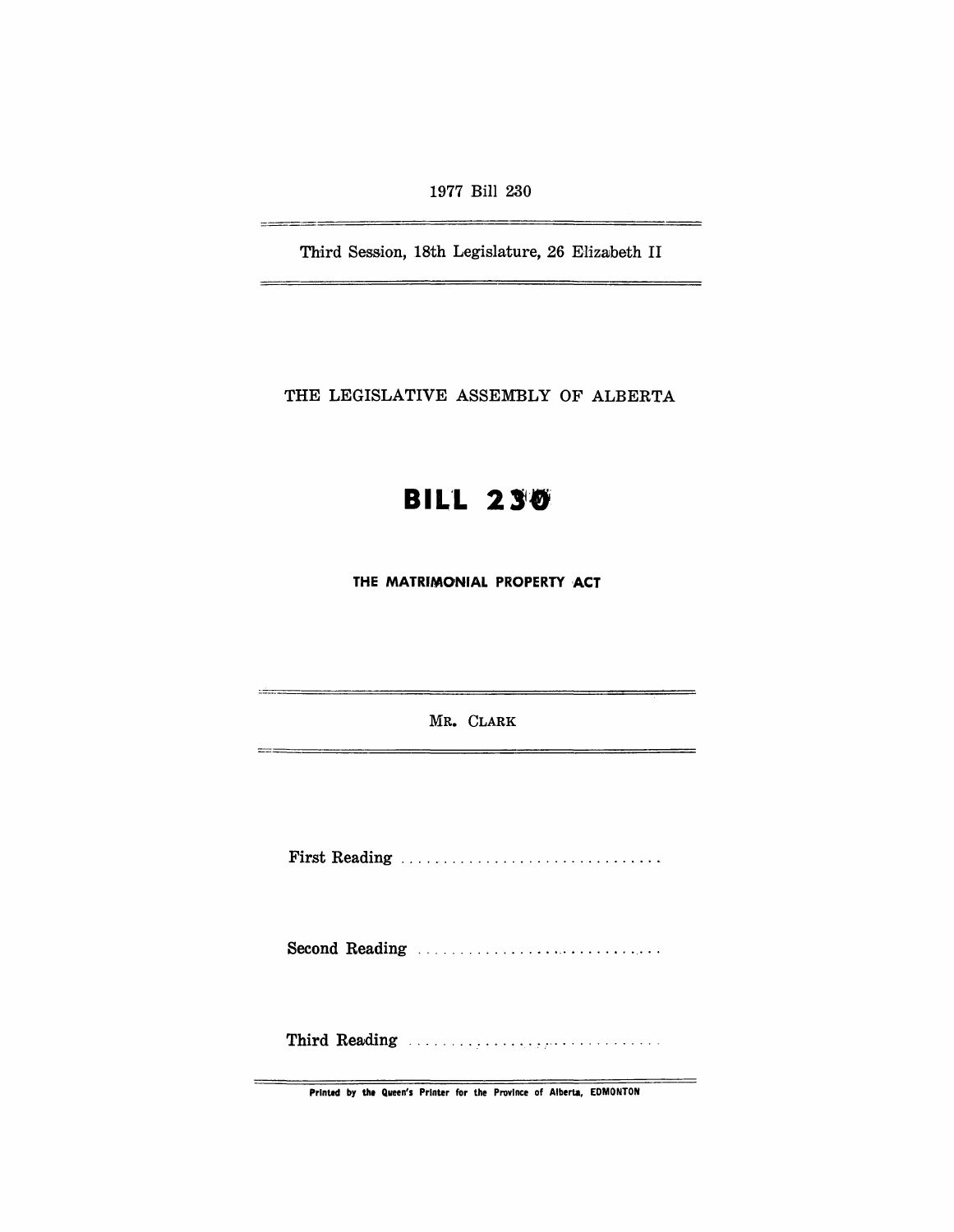Bill *230*  M1'. *Clark* 

## **BILL 230**

## 1977

#### **THE MATRIMONIAL PROPERTY ACT**

*(Assented to* , 1977)

HER MAJESTY, by and with the advice and consent of the Legislative Assembly of Alberta, enacts as follows:

1. In this Act,

- (a) "marriage" means a marriage where both parties are domiciled in the Province, being either
	- (i) a lawful marriage, wherever and whenever contracted, excepting any marriage where the parties are living separate and apart pursuant to an agreement in writing approved by a court or a court order, or
	- (ii) a common law marriage where the parties have lived together for more than three years in aggregate, excepting any common law marriage where tbe parties are living separate and apart pursuant to an agreement in writing approved by a court;
- ('b) "property" means real or personal property, wherever situate, which is capable of being disposed of by a will under *The Wills Act,* but shall not include real property which is, on January 1, 1979, held by the parties to a marriage as joint tenants.

**2.** The parties to any marriage shall be deemed to own all property acquired at any time during the marriage, by either party individually or by both parties jointly or in common, as tenants in common, as to each an undivided one-half interest, unless the parties to the marriage both otherwise agree by a settlement in writing prior to January 1st, 1979 or prior to a marriage entered into after that date.

3. For the purposes of this Act a Judge of the Supreme Court shall have the power to hear an application on originating notice for the approval of an agreement relating to the separation of and disposition of property between parties to a common law marriage where the parties have lived together for more than three years in aggregate and may approve or amend the agreement.

<sup>~</sup>4. This Act comes into force on the day upon which it is assented to.